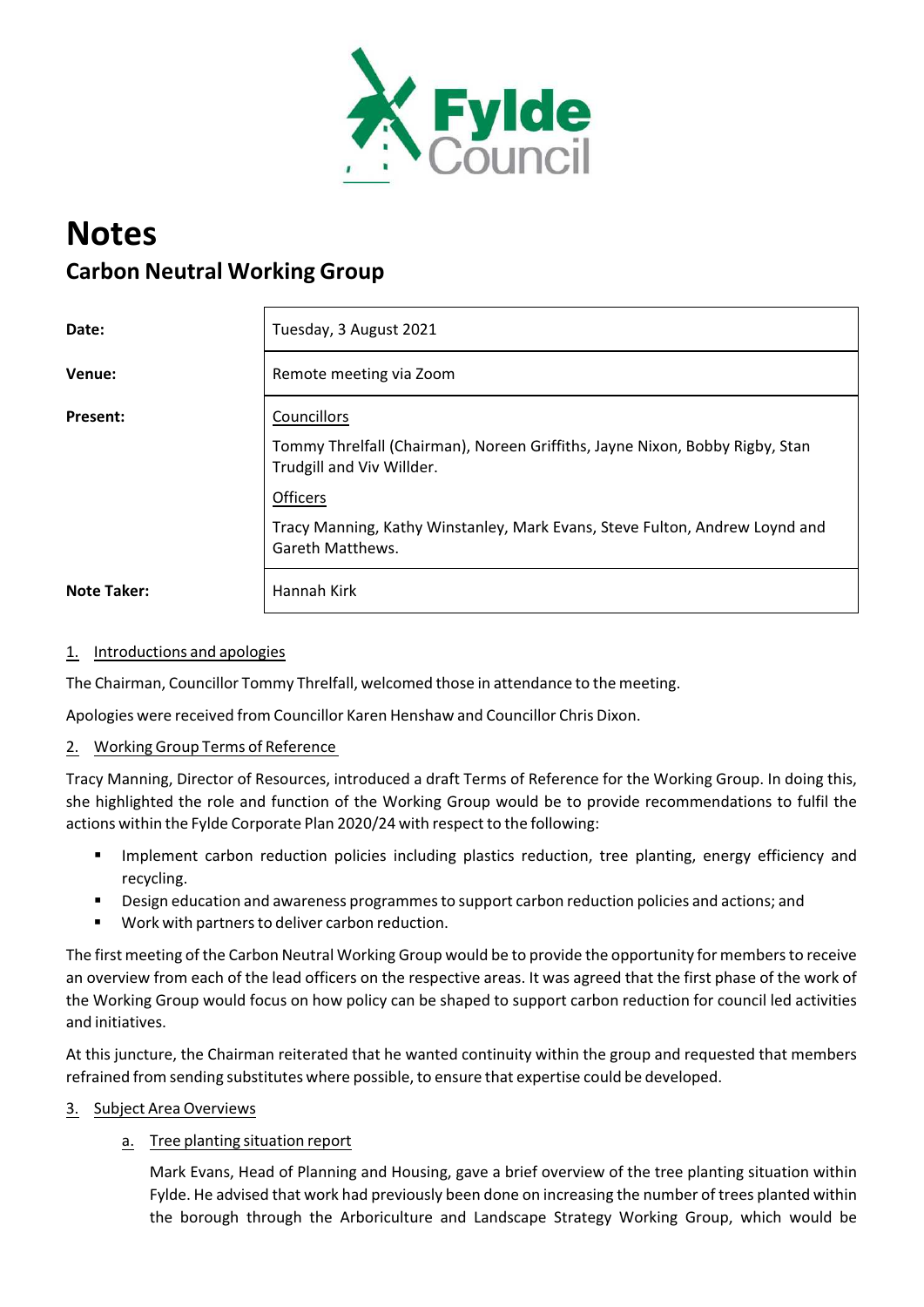#### Notes – Carbon Neutral Working Group – 3 August 2021

continued under the remit of the Carbon Neutral Working Group. It was confirmed that a document which would include emphasis on new developments having trees within them had been near to completion for some time. However, updates to the National Planning Policy Framework had led to amendments being needed. It was planned that this would go as a report to the Planning Committee for approval soon.

> Mr. Evans also highlighted a new concept that was being worked up as part of the Council's capital programme which involves giving 15 trees to the 15 parish councils of Fylde to plant within their boundaries. It was planned that this would coincide with National Tree Week, which was due to take place from 27 November ‐ 5 December 2021, as it was thought that this would have the greatest impact. It was reported that there was £25,000 budget to increase tree cover and that various bodies were being liaised with, such as The Woodland Trust, to maximise the budget.

> Action: To consider the draft Arboriculture and Landscape Strategy at a future meeting prior to the Planning Committee be invited to adopt the same.

## b. Electric charging points

Andrew Loynd, Technical Support Manager, gave a summary of electric charging points. He explained that there were 3 aspects to this: the Council's own fleet, provisions for the public on Council‐owned land and provisions for the public on the highway. It was reported that the provisions for taxis on car parks was expected to be delivered over the coming months and would be open to public usage at first at there would be initial surplus capacity before the taxi trade geared up for full capacity use of the points.

Mr. Loynd advised the Working Group that there were 2 types of electric vehicle chargers to consider ‐ fast chargers, which take up to 4 hours to reach a full charge and rapid chargers, which take between 30 minutes and an hour to do the same. Consideration had to be given on where the chargers could be placed due to the demand on electricity, in particular the rapid chargers. Mr Loynd further advised that while some proposals to location had been suggested, further investigation would be required as to the suitability due to the utility infrastructure.

When responding to questions, Mr. Loynd confirmed that following on from a recent report published by the government, it was said that of the 5,700 on-street chargers in the country, only 1,000 of them could be found outside of London.

Action: To consider policy principles with respect to Electric Charging Points at a future meeting of the Working Group.

#### c. Plastics reduction

Kathy Winstanley, Head of Health and Environment outlined the work being done on plastics reduction. She reported that work on the reduction of single use plastics had commenced some years ago. It was advised that the best strategy was to look at Fylde Council's policies on single use plastics, to then lead by example with local businesses and residents.

Mrs. Winstanley further advised that an audit of the Council's current single use plastic usage would help to inform an action plan that could be discussed with the Working Group, with the ultimate aim to work towards being zero single use plastic and to establish some targets to achieve as close to this as is feasible.

The Chairman informed those in attendance that Keith Ashcroft, the Area Director for Cumbria and Lancashire at the Environment Agency, had offered to provide some insight into the Environment Agency's approach to plastics reduction and he felt that it might be helpful, prior to embarking the audit process, to invite Kathy to attend the forthcoming meeting. An update on this area of work would be given to members of the Working Group at its next meeting.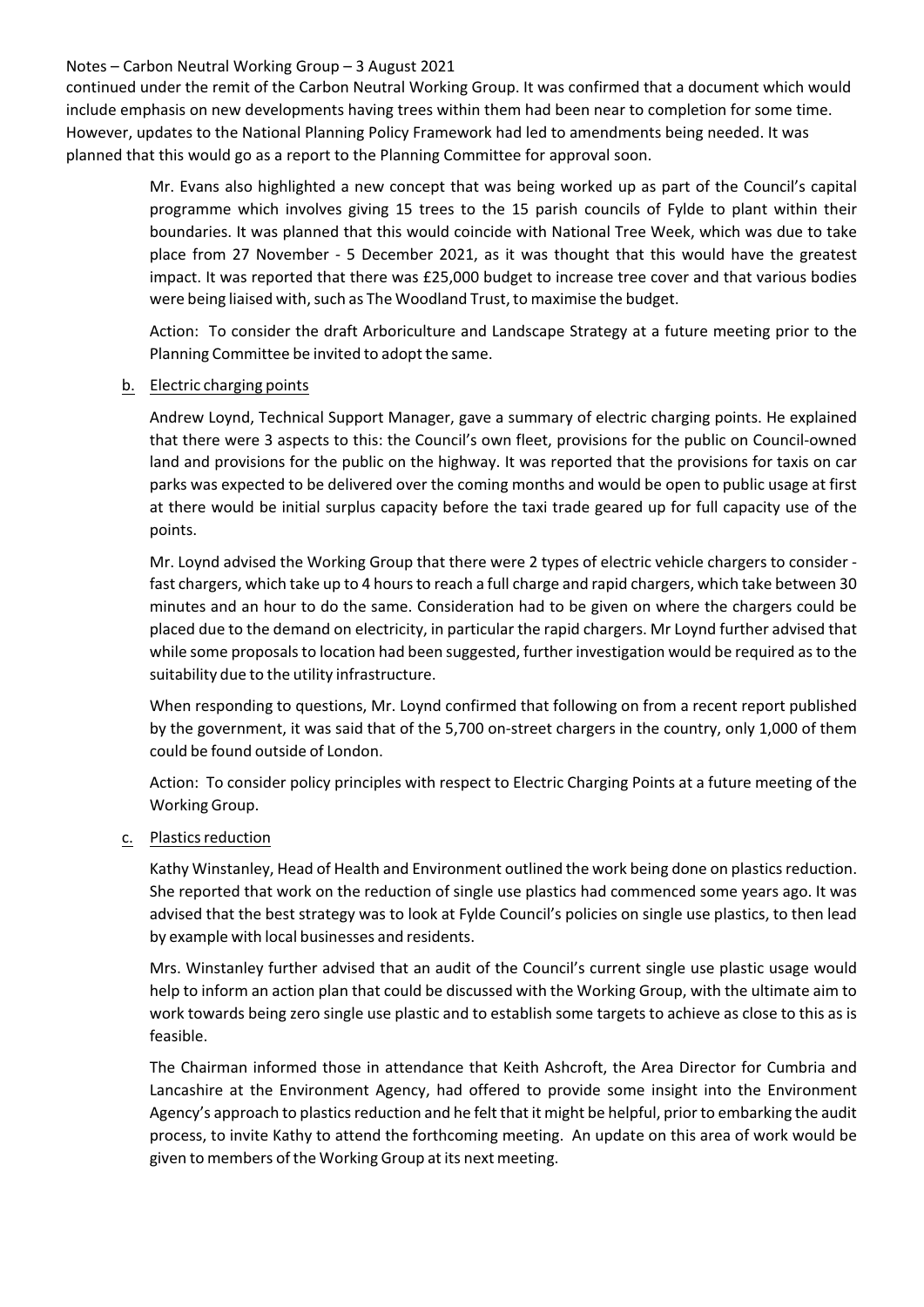## Notes – Carbon Neutral Working Group – 3 August 2021

Action: To pause work on reviewing the internal use of plastics within the council until the forthcoming meeting with the Environment Agency to gain insight into how the agency has promoted this work.

## d. Energy efficiency (buildings assets: gas, water, electric and energy efficiency)

Mr. Loynd offered a further report on energy efficiency across the Council's building assets. He offered various figures on the electric, gas and water supplies and advised that as the costs for utilities had increased over the past years, the amount spend across the Council's assets had stayed the same which reinforced the positive steps that had been taken to reduce the environmental impact. Work had been done to change street lighting across the Borough to LEDs and all refurbishments of Council‐owned buildings and assets had taken into consideration improvements that could be done regarding energy efficiency.

When responding to questions, it was confirmed that solar panel systems had been explored but many of the buildings, such as the Town Hall, would not be suitable for this technology. However, the two main buildings at the depot could host such systems.

Action: To develop policy principles with respect to energy efficiency within building assets at a future meeting of the Working Group.

## e. Fleet

Steve Fulton, Fleet and Depot Manager, gave an overview on the current fleet. He confirmed that there were currently no electric vehicles in the fleet but that it was an area being explored and vans had been trialled in the past. However, despite the advancing technology, it was difficult to find a vehicle that would not need regular charging due to the long distances into rural areas and the high-powered usage.

Mr. Fulton advised that within the capital replacement programme, vehicles were replaced every 4‐7 years and that there was a small van and the mayoral car up for replacement in 2022 and that subject to funding, electric replacements could be sourced. Further to this, the current fleet was due to be replaced in 3 to 4 years' time and the cost of electric replacements would need to be discussed within the Working Group, as they could cost up to £400,000 each for a refuse vehicle, in comparison to the last vehicles purchased which were circa £150,000. Substantive use of electric vehicles going forward would also require an electricity sub-station to be installed at the depot so clearly this area required careful consideration. Combined with the potential costs, there was also the issue that this market was still maturing and shifting all the time with limited players(just one) in the market forlarger vehicleslike the refuse vehicles. For this reason, members agreed that this might be more of an area to keep a watching brief on whilst testing the market with respect some smaller vehicle purchases in the shortterm.

It was reported that the Fleet Management Strategic contained commentary on vehicle replacements and the content of this could be reviewed by the Working Group. Mrs. Winstanley followed this by confirming that every possible option would be explored within the tender and procurement procedure when looking at replacements with a view to considering the cost-benefit analysis of some of the smaller replacements to be electric replacements namely a small van and the mayoral car which were both due to be replaced in 2022/23.

Action: To review the vehicle replacement commentary within the Fleet Management Strategic at a future meeting of the Working Group.

# f. Recycling

A summary was offered regarding household recycling. It was explained that Fylde Council was part of a two‐tier authority, with Lancashire County Council in control of the recycling and waste management aspect. Mrs Winstanley advised that the government were looking to enforce a form of curb side food waste collection by 2024 across every local authority, which could see a reduction in the amount of grey bin collections needed.